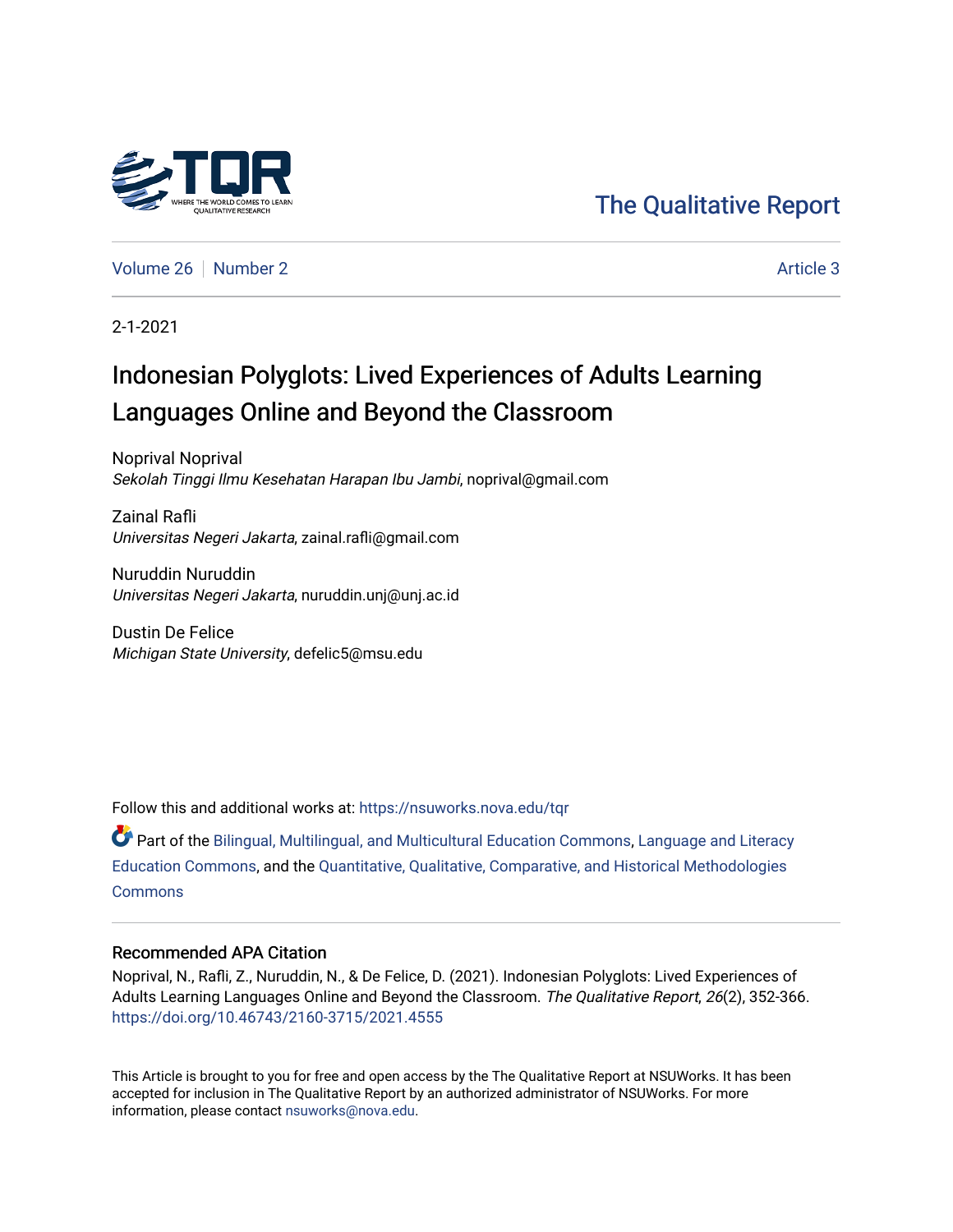# **Qualitative Research Graduate Certificate** Indulge in Culture Exclusively Online . 18 Credits **LEARN MORE**

# Indonesian Polyglots: Lived Experiences of Adults Learning Languages Online and Beyond the Classroom

# Abstract

Learning languages independently can be more accessible in today's online environment. Polyglots, who are speakers of more than three languages, take advantage of this online learning environment to learn even more languages in Indonesia. Using transcendental phenomenology, the researchers interviewed these adult learners on their lived experience with online platforms for learning languages not traditionally spoken or used in daily life in Indonesia. Researchers found that the polyglots reported learning many foreign languages through interactive resources, receptive resources, social media, and authentic resources. Importantly, they held positive attitudes towards online learning platforms and their experiences left them with feelings of helpfulness, enjoyability, even bravery. In many cases, these polyglots often used freely available online resources to learn their foreign languages successfully. Implications include the idea that their language learner experience coupled with online opportunities can lead to successful language learning experiences.

# Keywords

polyglots, languages, Indonesia, adult learner, transcendental phenomenology

# Creative Commons License



This work is licensed under a [Creative Commons Attribution-Noncommercial-Share Alike 4.0 License](https://creativecommons.org/licenses/by-nc-sa/4.0/).

# Acknowledgements

This work was supported by Sandwich-Like/PKPI program, The Indonesian Directorate General of Higher Education (DIKTI).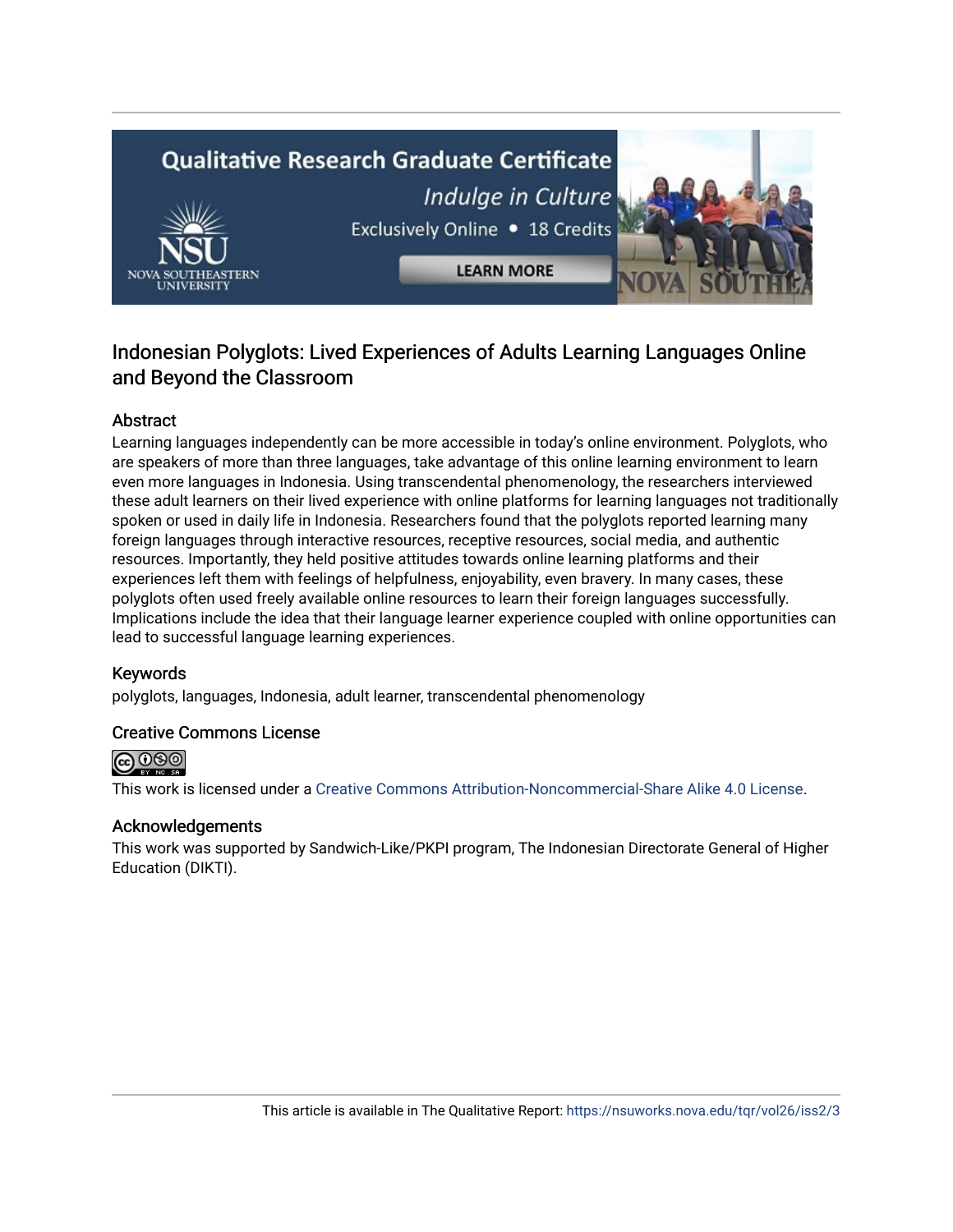

# **Indonesian Polyglots: Lived Experiences of Adults Learning Languages Online and Beyond the Classroom**

Noprival Noprival Sekolah Tinggi Ilmu Kesehatan Harapan Ibu Jambi, Jambi, Indonesia

> Zainal Rafli and Nuruddin Nuruddin Universitas Negeri Jakarta, Jakarta, Indonesia

Dustin De Felice Michigan State University, East Lansing, Michigan, USA

Learning languages independently can be more accessible in today's online environment. Polyglots, who are speakers of more than three languages, take advantage of this online learning environment to learn even more languages in Indonesia. Using transcendental phenomenology, the researchers interviewed these adult learners on their lived experience with online platforms for learning languages not traditionally spoken or used in daily life in Indonesia. Researchers found that the polyglots reported learning many foreign languages through interactive resources, receptive resources, social media, and authentic resources. Importantly, they held positive attitudes towards online learning platforms and their experiences left them with feelings of helpfulness, enjoyability, even bravery. In many cases, these polyglots often used freely available online resources to learn their foreign languages successfully. Implications include the idea that their language learner experience coupled with online opportunities can lead to successful language learning experiences.

*Keywords:* polyglots, languages, Indonesia, adult learner, transcendental phenomenology

Indonesia is rich in cultural diversity, including various languages that are spoken all over this archipelago country. According to Aziz (2003) and Zakaria (2016), the people are mostly bilingual because they speak a local language alongside the national language of Indonesia. Meanwhile, an international language, like English, is not spoken for daily communication. Rather, it is just a subject taught at an educational institution. Moreover, other foreign languages, such as Hindi, French, Russian, Japanese, and so forth, are less commonly taught and learned by the people there (Noprival, Rafli, & Nuruddin, 2019). Even though these languages are not often used for daily communication in this kind of environment, many people still need these languages for a variety of reasons. We explored the lived experiences of polyglots in learning languages through online resources because language proficiency is often important for academics, language teachers, language educators, and many other people working in the fields of language education and we were interested in learning more about the process of becoming a language learning for multiple languages.

In many cases for language learning, autonomy is often listed as a factor in mastering a foreign language (Lamb, 2004). For polyglots looking to learn a language not found near them, most of their language learning choices require a higher level of autonomy. This autonomy is often linked to the individual learners and their need to reach a specific level of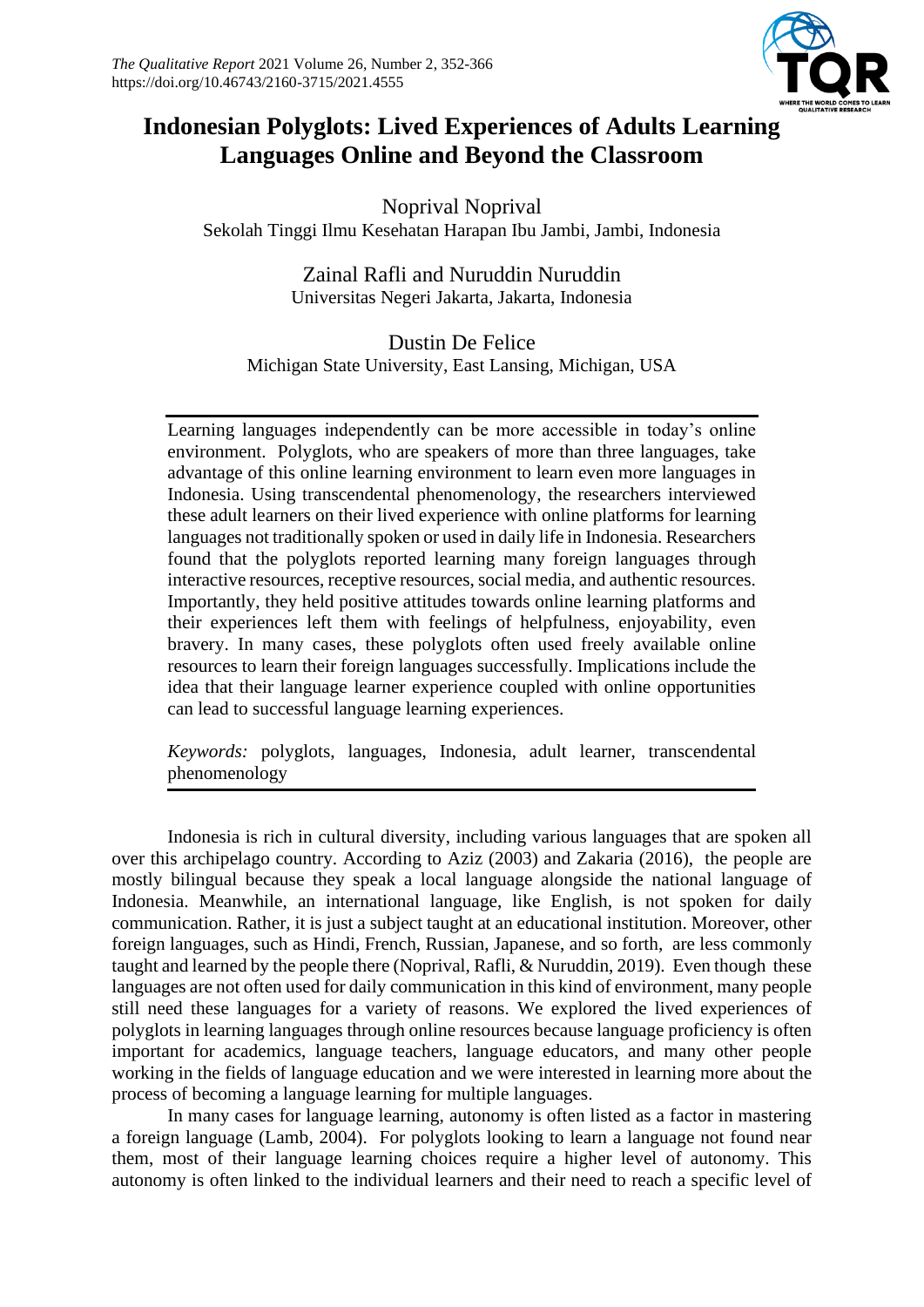proficiency. (Dickinson, 1987; Holec, 1981; Skehan, 1991; White, 2008). In fact, there are a growing number of examples of successful autonomous language learning experiences (Bown, 2009; Krashen & Kiss, 1996; Lamb, 2007; Spratt, Humphreys, & Chan, 2002). In the recent past, many learners used a variety of materials to support their self-directed learning. Some of these materials included videos, modules, books, film, social media, and so forth (Benson, 2001). In today's environment, there are a number of additional options available with digital technology.

Digital technology nowadays provides language learning resources to be more accessible for autonomous language learners and give them the language support they need (Chik & Ho, 2017; Golonka et al., 2014; Thorne, Sauro, & Smith, 2015). To a great degree, it makes it easier for language learners to regulate themselves in learning (McLoughlin & Lee, 2010), particularly in an informal learning context. In addition to this concern, Lai and Gu (2011) stated "the power of technology for language learning may best be realized and maximized outside the language classroom." Moreover, it is also possible for language enthusiasts to learn more than one language through empowering digital technology. Additionally, the use of educational technology can have a positive effect on language education (Dooly, 2018). However, due to a large number of online language learning resources, the question might be raised by novice language learners on how to locate, source, use or create online language learning resources (Chik & Ho, 2017). The answer may vary for such of a question; however, learning from polyglots employing online resources is one of the ways to answer this question, since they have experience in learning many languages.

So far, there is a great amount of literature focused on exploring online learning and language learning (Golonka et al., 2014; Harrison & Thomas, 2009; Kabilan, Ahmad, & Abidin, 2010; Nic Giolla Mhichíl, Appel, Ó Ciardubháin, Jager, & Prizel-Kania, 2015; Palfreyman, 2006; Yunus & Salehi, 2012). However, less attention has been paid to the language resources employed by polyglots. For this study, we discuss the details and insights from the lived experiences of seven polyglots in Indonesia who attempted to learn foreign languages online. These learners already mastered a number of languages traditionally spoken and/or taught locally. However, they sought to gain proficiency in languages not commonly spoken or taught locally, which included English, Arabic, Russian, among others. As language learners and language researchers, we interviewed them to learn more about what makes these polyglots successful in learning foreign languages.

#### **The Context of the Researchers**

Following a transcendental phenomenological design, Moustakas (1994) recommended providing autobiographical information from which the topic in focus emerged. In the case of our focus on polyglots, we are polyglots with a variety of experiences learning languages. Some of us learned our languages through traditional classrooms at different points in our lives. In other cases, we learned these languages using computer-assisted language learning (CALL) that have recently included online tools. Many of us learned the languages spoken around us and each of us studied a language or languages not commonly found in the communities in which we live. For example, De Felice studied Spanish and German, which were spoken in some form within the United States. However, he also studied the Nahuatl language in classrooms in Mexico as well as through virtual means (De Felice, 2008, 2012a, 2012b; DeFelice & Janesick, 2015). Besides learning languages, he has also much teaching experiences. He has two decades of experience in the areas of language teacher development, applied linguistics, and language teaching and learning. In addition, Noprival had experiences in learning three different languages, English, Arabic, and Hindi. He formally learned English starting in middle school; however, he was first introduced to English when he was in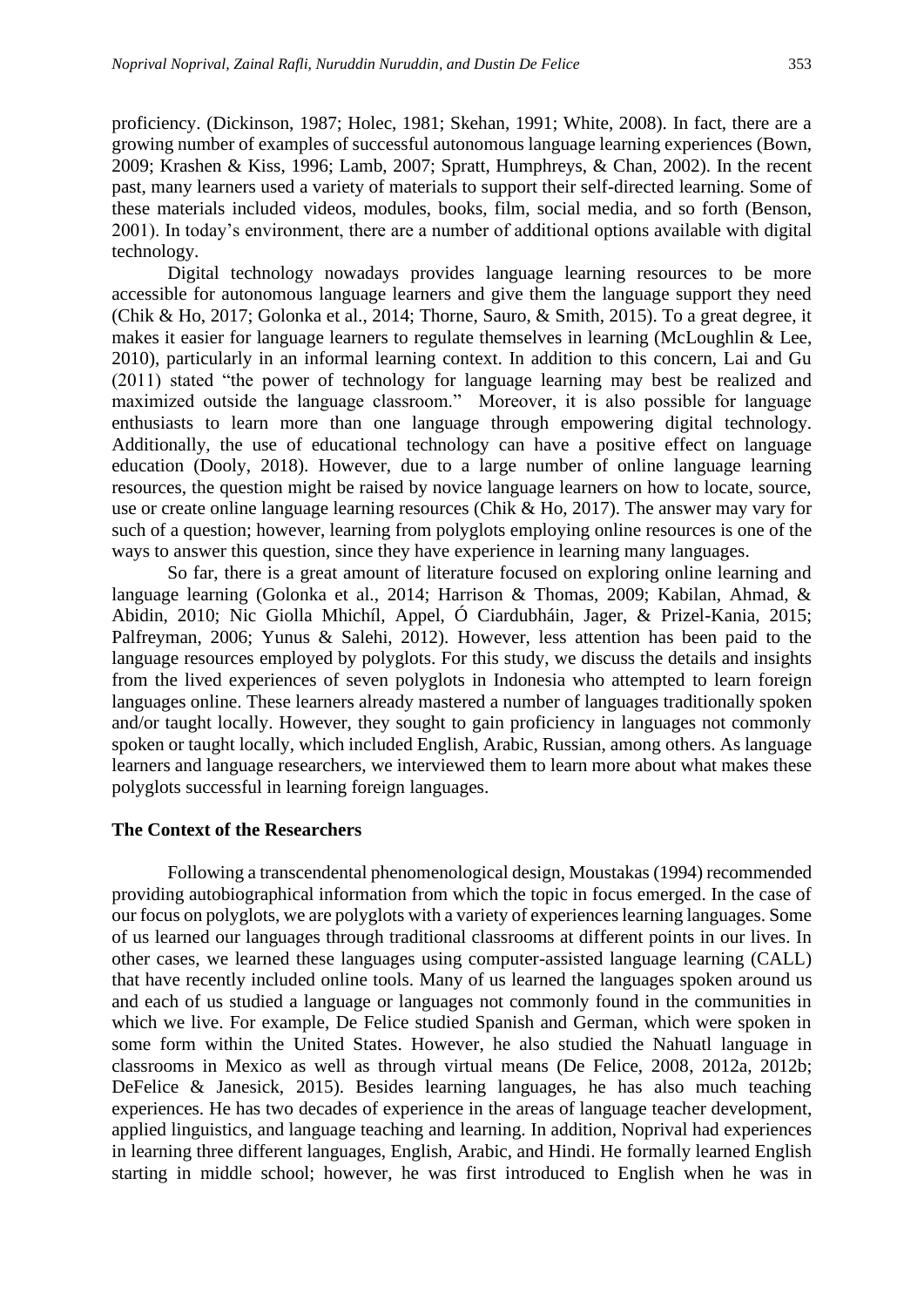elementary school. Around the same time he began studying English, he was exposed to Arabic in an Islamic middle school for three years. Later in his academic studies, he was exposed to Hindi when he did a masters degree in India for two years (During this time, he also used English in daily communication). Currently, he is one of English teaching staffs at one of private higher educational institutions in Indonesia. For Rafli, he speaks five different languages: Kerincinese, Minangnese, and Indonesian for his native languages while he also studied English and Arabic through a variety of traditional outlets. His language ability is in line with his job. He has been teaching in the department of language education in one public University in Indonesia for 45 years. Lastly, Nuruddin speaks Javanese and Indonesian. For foreign languages, he studied English and Arabic in formal educational institution, which were commonly learned in Indonesia. Speaking of his profession, he is as an associate teaching Arabic at one public university in Indonesia. By engaging in a discussion of our interest, passion, and even curiosity, we are also taking steps aimed at helping us achieve epoche (Moustakas, 1994), which is a phenomenological expression whereby we proceed without suppositions, prejudgments, or preconceived ideas of the lived-experiences for our participants. We discuss our methods in greater detail in the next section.

#### **Method**

#### **Research Design**

We chose to investigate the lived experiences of polyglots who studied foreign languages in Indonesia using a transcendental phenomenological approach. Because our primary interest was in their experiences online, and we have engaged in language learning online, we chose this approach to help us become more familiar with their time spent learning through a variety of tools and applications. We also chose this method because we were interested in exploring the participants' lived experiences and their challenges with learning yet another language not commonly taught or spoken in their community. We employed Moustakas (1994) to help us focus on lived experiences and we employed his modification of data analysis procedures laid out by van Kaam. Furthermore, Moustakas (1994), a phenomenologist, stated that the essentials of a phenomenological study are to understand how one or more individuals experience a phenomenon and to explore in-depth accounts of experiences and their meanings from participants' personal words, descriptions, and reflections on the phenomenon. Following Moustakas through the Vam Kaam modifications led us to write up a description of that included the meaning and essences of the experiences of these seven polyglots.

We sought to learn more about the experience of polyglots learning foreign languages in Indonesia. Through phenomenology, we explored their lived experiences that mostly included their exploration of language learning resources. Our guiding research was "what is the lived experiences of polyglots in learning foreign languages through online resources?" We attempted to explore a gap in the multilingual learning experience, especially relating to the marriage of technology and language learning used by polyglots. Given the lived experiences for the authors, we anticipated the language learning journey for languages not commonly taught or spoken in Indonesia would rely heavily on the use of technology to access language learning resources. As such, our focus followed closely with the lived experiences shared by the authors and the study participants.

The authors have a strong interest in exploring polyglots' experiences in learning many foreign languages through the online resources. Since we were interested in exploring the lived experiences of polyglots, a transcendental phenomenological study was the best method for conducting this research. Ultimately, we decided to do this study as an attempt to provide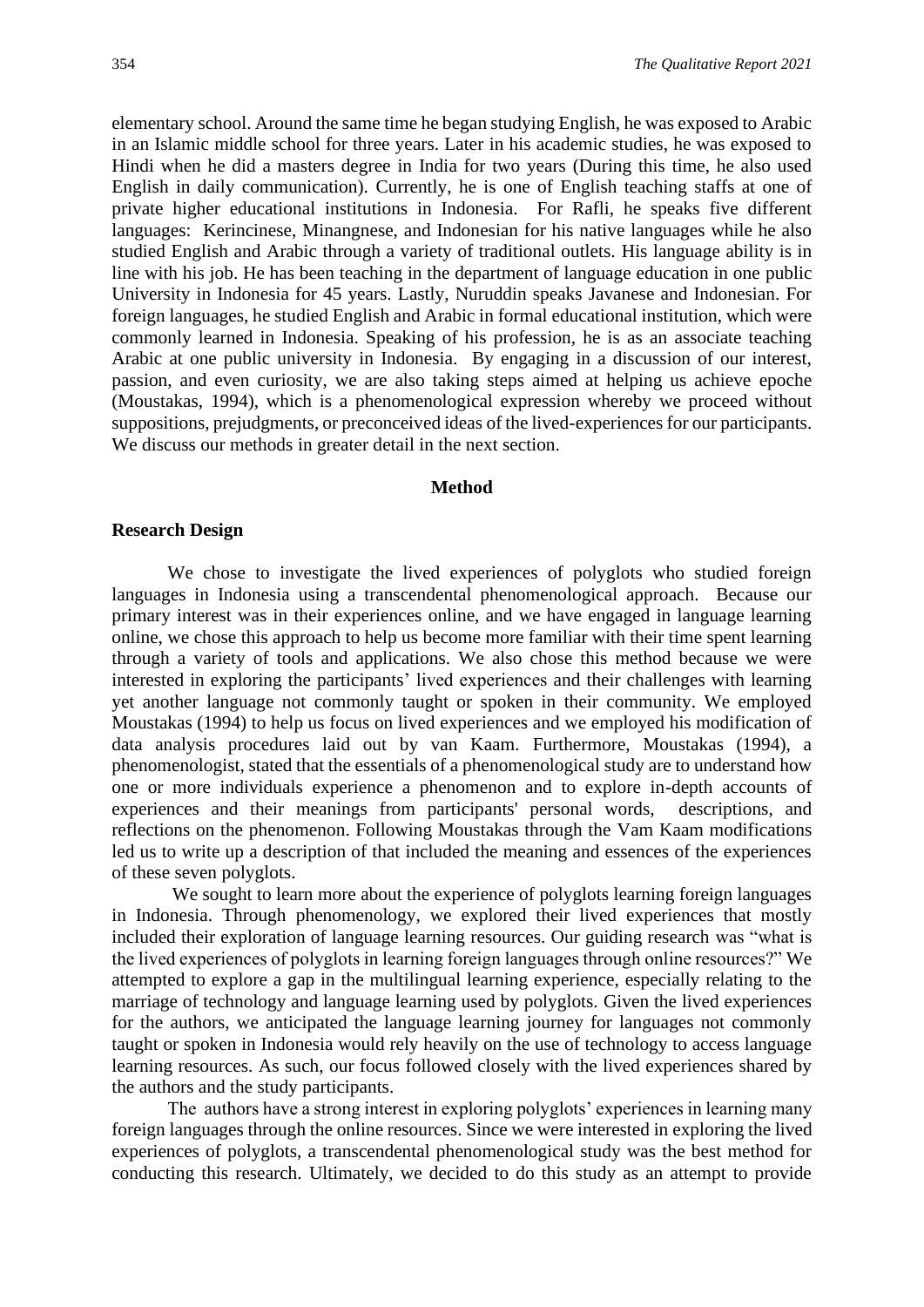information for language learners who are studying extensively a variety of foreign languages through online learning resources.

With our focus on polyglots, we sought "a unified vision" of their experiences (Moustakas, 1994, p. 55), especially as it related to their need to learn using online tools. In this study, we focused on one overarching question: What are the lived experiences of polyglots in Indonesia learning foreign languages online? This question may help us contribute to our knowledge of language learning online, specifically as it relates to highly experienced learners attempting to access languages not commonly available them. As language teachers, we were also interested in what these learners can tell us about the ways in which we engage our own students in our classrooms as well as online. While not a direct focus of this study, we nonetheless looked for implications that would be pedagogically focused for language learning.

#### *Participants*

Our participants are polyglots in Indonesia who, as language learners, are a specialized group that possess experiences and specific knowledge capable of addressing our research interests. In particular, the participants selection was based on: (a) those who have mastered at least three foreign languages, (b) those who have had experience in utilizing online language learning, and (c) those who were available to be interviewed many times. Although we focus on digital technologies employed by polyglots in learning many foreign languages, we did not evaluate the polyglots and their language proficiency. We also did not evaluate how successful their learning was. Rather, we aimed at exploring their experiences in language learning, which often led our participants to discuss their exploration of online language learning resources to learn languages not commonly taught or spoken in Indonesia.

We have organized a brief description of each participant relating to their multiple language ability (see Table 1).

| N <sub>o</sub> | <b>Names</b> | Gender | Mother tongue                                                | Foreign languages                            |
|----------------|--------------|--------|--------------------------------------------------------------|----------------------------------------------|
| 1              | Afiz         | Male   | Indonesian                                                   | English, Arabic, French, and Hindi           |
| $\overline{2}$ | Amal         | Male   | Gayonese (one of the<br>local languages in<br>Indonesia)     | Arabic, English, and Hindi                   |
| 3              | Idip         | Male   | Bengkulunese (one of<br>the local languages in<br>Indonesia) | English, Arabic, and Hindi                   |
| 4              | Nurul        | Female | Javanese (one of the<br>local languages in<br>Indonesia)     | English, Arabic, and Hindi                   |
| 5              | Tono         | Male   | Javanese (one of the<br>local languages in<br>Indonesia)     | English, Hindi, German, French,<br>and Dutch |
| 6              | Udin         | Male   | Indonesian                                                   | English, Italian, and French                 |

#### **Table 1**

*Participants' background information*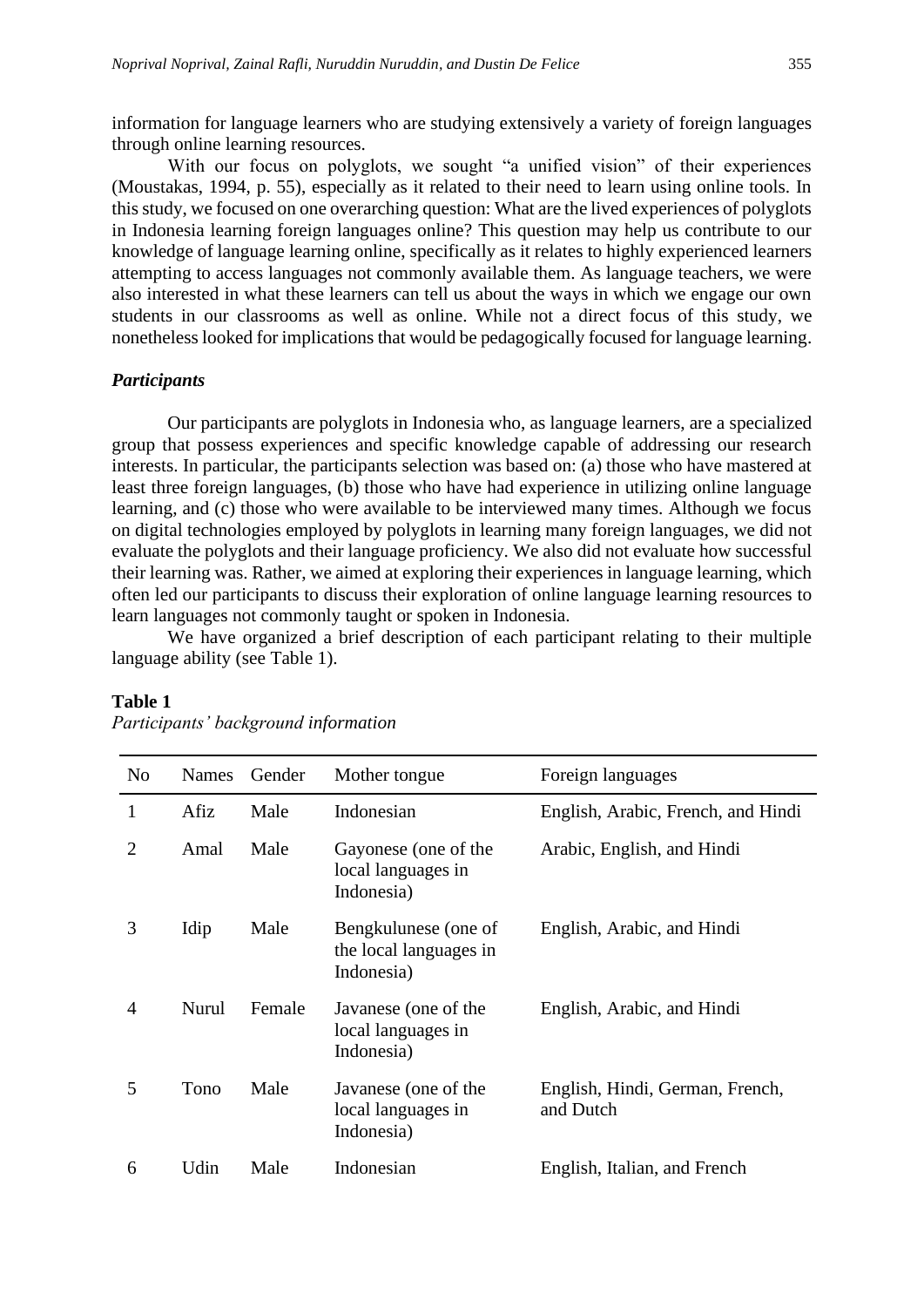| Yovo | Male | Musinese (one of the             | English, French, and Russian |  |
|------|------|----------------------------------|------------------------------|--|
|      |      | local languages in<br>Indonesia) |                              |  |
|      |      |                                  |                              |  |

All participants in this study acquired at least three foreign languages; inevitably, they speak either the national language or the local language as their mother tongue. These polyglots had various experiences in learning foreign languages. Some of them studied the languages in a formal educational institution. For example, Udin studied English since he was in junior high school. In Indonesia, English is a compulsory subject in this level of education, nonetheless, English also may be taught at the primary level as an additional subject. Meanwhile, those who did their studying in a school affiliated with the Ministry of Religious Affairs were also instructed in instructed in Arabic and English. For instance, Nurul learned these two languages in one Islamic boarding school in East Java. Additionally, the polyglots studied foreign languages in informal education. Tono, for example, took a French course after school. Some of the participants learned foreign languages through an immersion process. For example, Yoyo lived in Russia for three years and now he can speak Russian well. Another common way to acquire foreign languages was through autonomous learning, often through the use of online learning platforms. It is important to note that the history behind becoming polyglots are combination of all these experiences, including the process of formal education, informal education, immersion, and independent learning.

We ensured our participants knew that their participation was totally voluntary and their statements would be treated confidentially. Although an Institutional Review Board (IRB) process is not common in Indonesia, we followed commonly accepted practices in line with research ethics. For instance, we concealed the names of people, places, and research sites through the use of pseudonyms to protect the rights and the privacy of participants.

#### *Data Collection*

We collected data through semi-structured interviews using digital recording. We used Indonesian language during the data collection. In this study, the first author transcribed the data and translated them into English. The interviews involved "prepared questioning guided by identified themes in a consistent and systematic manner interposed with probes designed to elicit more elaborate responses" (Qu & Dumay, 2011, p. 246). Before the actual interviews, we contacted each of the seven participants via WhatsApps message to establish a mutual date and time. We really appreciated all the participants involved in this study for their willingness to be interviewed repeatedly to gain more data and clarify previous data that they had given. Creswell (2007, p. 201) stated "qualitative researchers strive for understanding, that deep structure of knowledge that comes from visiting personally with participants, spending extensive time in the field, and probing to obtain detailed meanings."

#### **Trustworthiness**

We used trustworthiness to ensure the findings of our study reflected our participants' lived experiences (Lincoln & Guba, 1985). We followed established phenomenological procedure through (a) utilizing semistructured interviews, (b) collecting demographic surveys, (c) using external reviewer, (d) reviewing audio-recorded transcriptions many times, and (e) reviewing literature (Fusch & Ness, 2015). As part of the focus on trustworthiness, we shared the interview transcriptions with the participants to check what we had recorded and transcribed matched with their standpoints (Koelsch, 2013).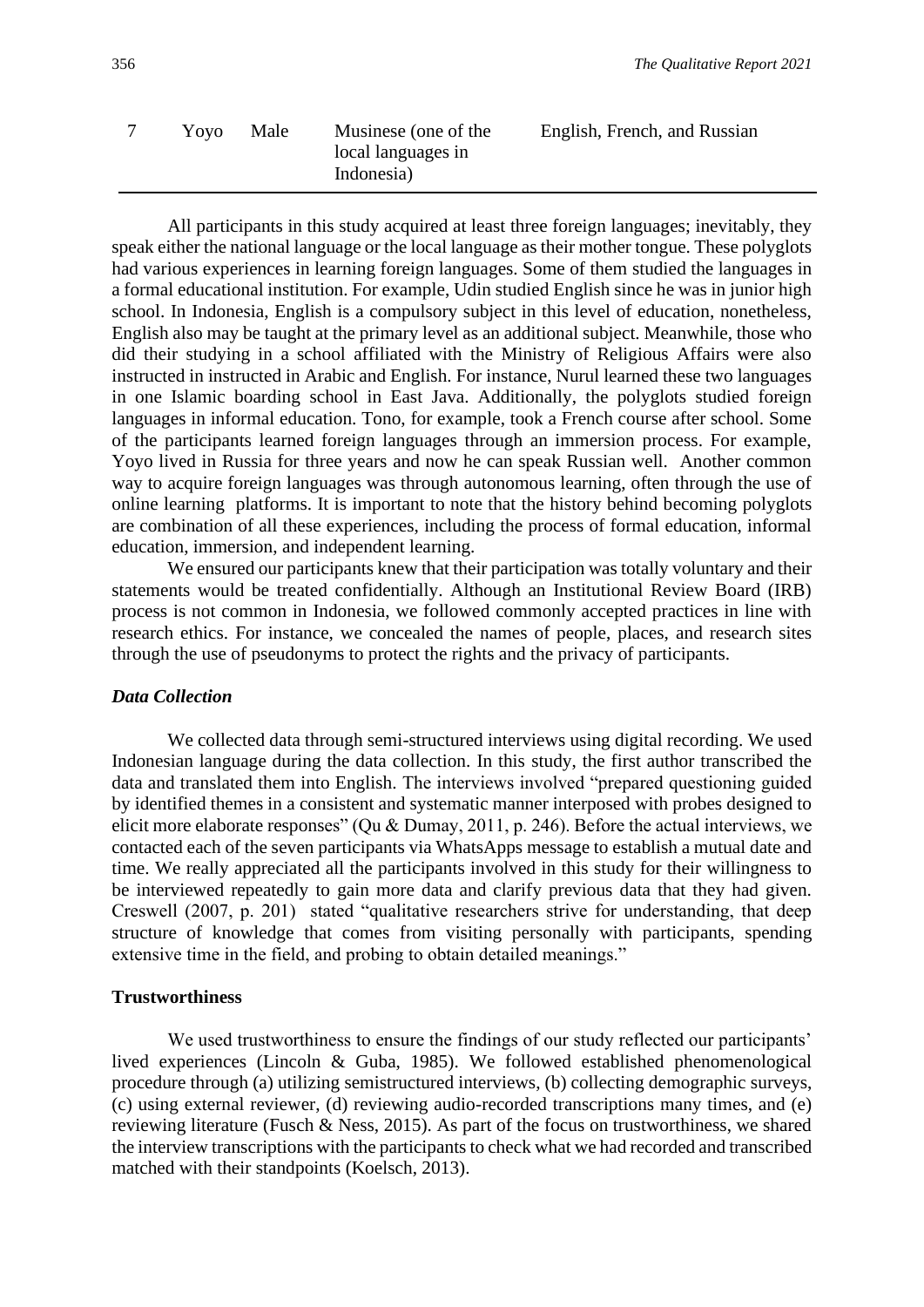Even though we have conducted research in accordance with standard procedures, we are aware that this study still has some limitations. First, we relied on the participants to indicate their level of proficiency across the multiple languages they speak. As their lived experience focused on the idea of being polyglots while also using digital resources in learning many languages, we did not assess their proficiency levels or their language learning outcomes.. In addition, our participants described the online language learning resources they were employing, however the efficient use of online language learning resources may vary depending on a user's abilities and their frequency of use.

## **Presentation of Data**

We used Moustakas' (1994) steps for the data analysis of this phenomenological study and we employed the spreadsheet analysis technique from De Felice and Janesick (2015) to implement the Moustakas' procedures. For most of the analysis, we maintained a delicate balance between the language of our participants and that of our readers. We interviewed the participants using Indonesian, conducted a number of the following steps in Inonesian while providing translations throughout the process, and we completed the final synthesis using a blend of Indonesian and English. All excerpts and examples contain the original language along with its English translation. The following sections detail the process.

## **Horizonalization**

We conducted this step by reviewing all the interview transcriptions. In this excerpt, we listed each expression relevant to our research question. Herewith the example of horizonalization taken from one of the participants, Nurul.

| Date        | Line No. | Participant | <b>Complete Transcription</b>                                                                                                                                                                                                                                                                                                                                                                                                                                                                                                                                                                                                                                    |
|-------------|----------|-------------|------------------------------------------------------------------------------------------------------------------------------------------------------------------------------------------------------------------------------------------------------------------------------------------------------------------------------------------------------------------------------------------------------------------------------------------------------------------------------------------------------------------------------------------------------------------------------------------------------------------------------------------------------------------|
| Feb. 15 112 |          | Noprival    | Bisakah saudara gambarkan pengalaman anda tentang<br>sejauh mana penggunaan internet sebagai sumber<br>belajar? (Could you describe your experience how did<br>you employ internet in learning foreign languages?)                                                                                                                                                                                                                                                                                                                                                                                                                                               |
| Feb. 15     | 113      | Nurul       | Baiklah saya suka Facebook dan YMsaya<br>menggunakannya, saya menambahkan penutur asli<br>bahasa Inggris di pertemanan di akun Facebook dan<br>Yahoo Messenger untuk bersosialisasi secara Virtual<br>Umkemudian saya mengobrol dengan mereka. Ini<br>cara saya mempraktekkan bahasa Inggris saya, hal ini<br>benar-benar membantu, ya seperti itu, Ok. (Well I<br>like Facebook and YMI use them, I add native<br>speakers of English on my Facebook and Yahoo<br>Messenger account as a friend for virtual socialization<br>account Umthen I chat with them. This the way I<br>practice my EnglishFrankly speaking, it is really<br>helpfulYes like um, Okay.) |

#### **Table 2** *Horizonalization*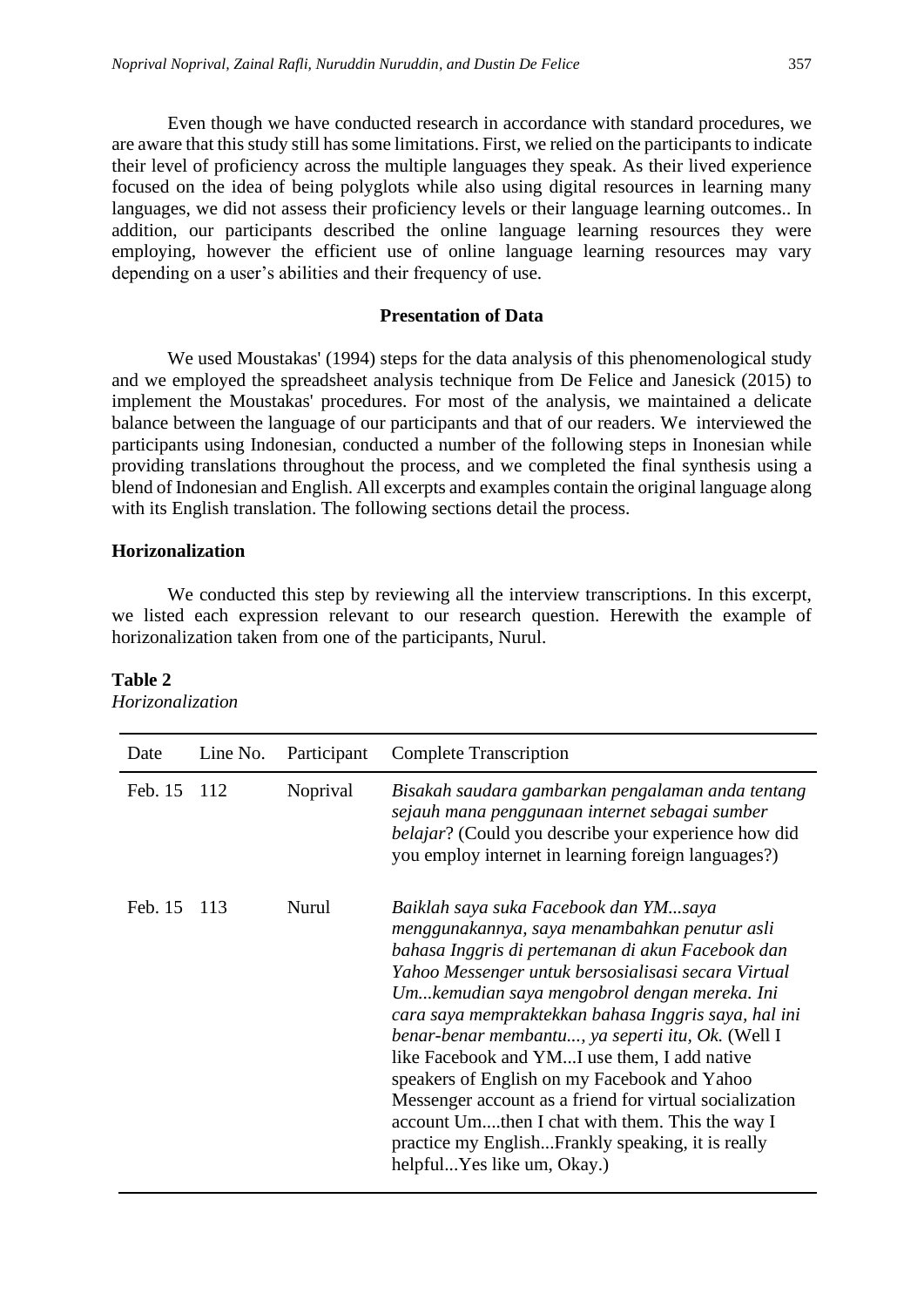# **Reduction and elimination**

We removed overlapping, repetitive, vague and irrelevant statements given by the participants. An example is included below from Afiz.

# **Table 3**

*Reduction and elimination*

| Date    | Line No. |          | Participant Complete Transcription                                                                                                                                                                                                                                                                                                       |
|---------|----------|----------|------------------------------------------------------------------------------------------------------------------------------------------------------------------------------------------------------------------------------------------------------------------------------------------------------------------------------------------|
| 08 July | 115      | Noprival | Kemudian media apalagi yang saudara gunakan?<br>(Then what's the other the media you are using?)                                                                                                                                                                                                                                         |
| 08 July | 116      | Afiz     | Ya, saya selalu mempraktekkan bahasa Arab dengan<br>tetangga saya. Tempat tinggalnya tidak jauh dari<br>saya, jadiI bertemu dia setiap hari jumat [setiap<br>mau berangkat sholat jumat] (Yeah, I always<br>practice Arabic with my neighbour. His apartment is<br>not far from mine, soI meet him every Friday<br>[Friday prayer time]) |

We eliminated statements like this one because, while it is focused on language learning, it does not address online language learning. We removed this statement and many others like it since they were not relevant to our research question.

# **Clustering and thematizing the invariant constituents**

After establishing a list of categories, we combined similar categories into themes relating to online language learning resources employed by polyglots. We identified four themes in this study, including:

- Interactive learning resources (e.g., Duolingo, Book2)
- Receptive learning resources (e.g., BBC, VoA, Goole Translate, Youtube, Everyday Thai Application)
- Social media (e.g., VK, FB, WA, Yahoo Messenger)
- Authentic material resources (e.g. film, Youtube, online news)

We provide an example of how we clustered expressions into these themes:

# Social media

Nurul: *Baiklah saya suka Facebook dan YM...saya menggunakannya, saya menambahkan penutur asli bahasa Inggris dipertemanan di akun Facebook dan Yahoo Messenger untuk bersosialisasi secara Virtual Um...kemudian saya mengobrol dengan mereka. Ini cara saya mempraktekkan bahasa Inggris saya, hal ini benar-benar membantu..., ya seperti itu, Ok.* (Well I like Facebook and YM...I use them, I add native speakers of English in my Facebook and Yahoo Messenger account as a friend for virtual socialization account Um....then I chat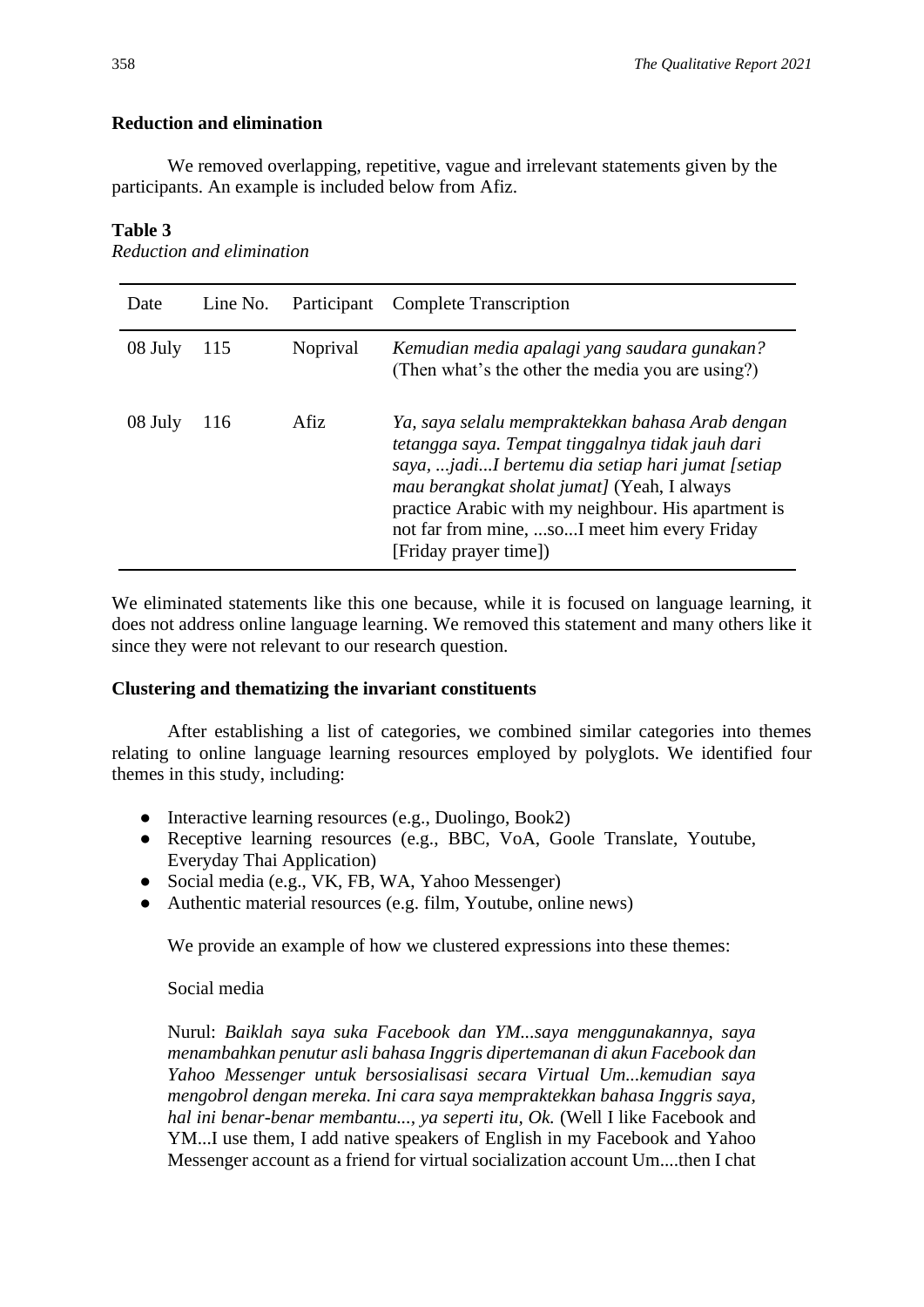with them. This the way I practice my English...Frankly speaking, it is really helpful...Yes like um, Okay.)

Tono: *Untuk memperbaiki kemampuan bahasa Spanyol dan Bahasa Jerman, saya menggunakan WhatsApp, saya sering melatih keterampilan bahasa saya dengan penutur asli bahasa tersebut...melalui media ini, saya punya banyak teman dari berbagai belahan dunia hal ini membantu saya mempelajari bahasa mereka* (to improve my Spanish and German by using WhatsApp...I frequently practice my language skills with their native language [chatting with his friends]... through this media, I have many friends from over all the world at the same time I can learn the languages)

Yoyo: *Setelah saya tahu ada media sosial yang bernama VK ketika saya sekolah di Rusia, saya mendaftar untuk mengikutinya. Sehingga saya bisa praktek bahasa Rusia baik dengan penutur asli bahasa Rusia maupun dengan mahasiswa internasional yang juga sedang belajar di Rusia. Saya saya suku menggunakan media ini, dan sangat bermanfaat untuk praktek bahasa Rusia* (After I know there is a social media platform named VK when I studied in Russia. I registered to join it. I learn and practice my Russian both with native Russian and international students studying in Russia. I enjoyed using it a lot, it was really helpful to practice Russian language)

Since this stage of analysis required final identification of the invariant constituents and themes by application of validation, we blended together this step with the prior step in our analysis spreadsheet.

#### **Individual textural description**

The individual textural description deals with how the phenomenon was experienced texturally by the participants. We provided an example of individual textural description from Amal below.

Amal had experiences in learning Arabic, Hindi, and English. He felt that many kinds of online learning resources to facilitate his learning. One of the online resources that he employed is Youtube, especially to learn English. " Karena latar belakang pendidikan saya adalah ekonomi, saya selalu menonton Youtube tentang kuliah ekonomi di Universitas Harvard" (Since my educational background is economy, I usually watch in youtube about the economic lecture in Harvard University. Through this method I got knowledge of economy as well as my English improved), Amal reported.

#### *Individual structural description*

Having established the individual textural description for each participant, we then constructed an individual structural description that "provides a vivid account of the underlying dynamics of the experience" (Moustakas, 1994, p. 121). We provided an example of individual structural description from Tono.

The emergence of technology brings transformative language learning venues and resources, including learning foreign languages. Since language needs to be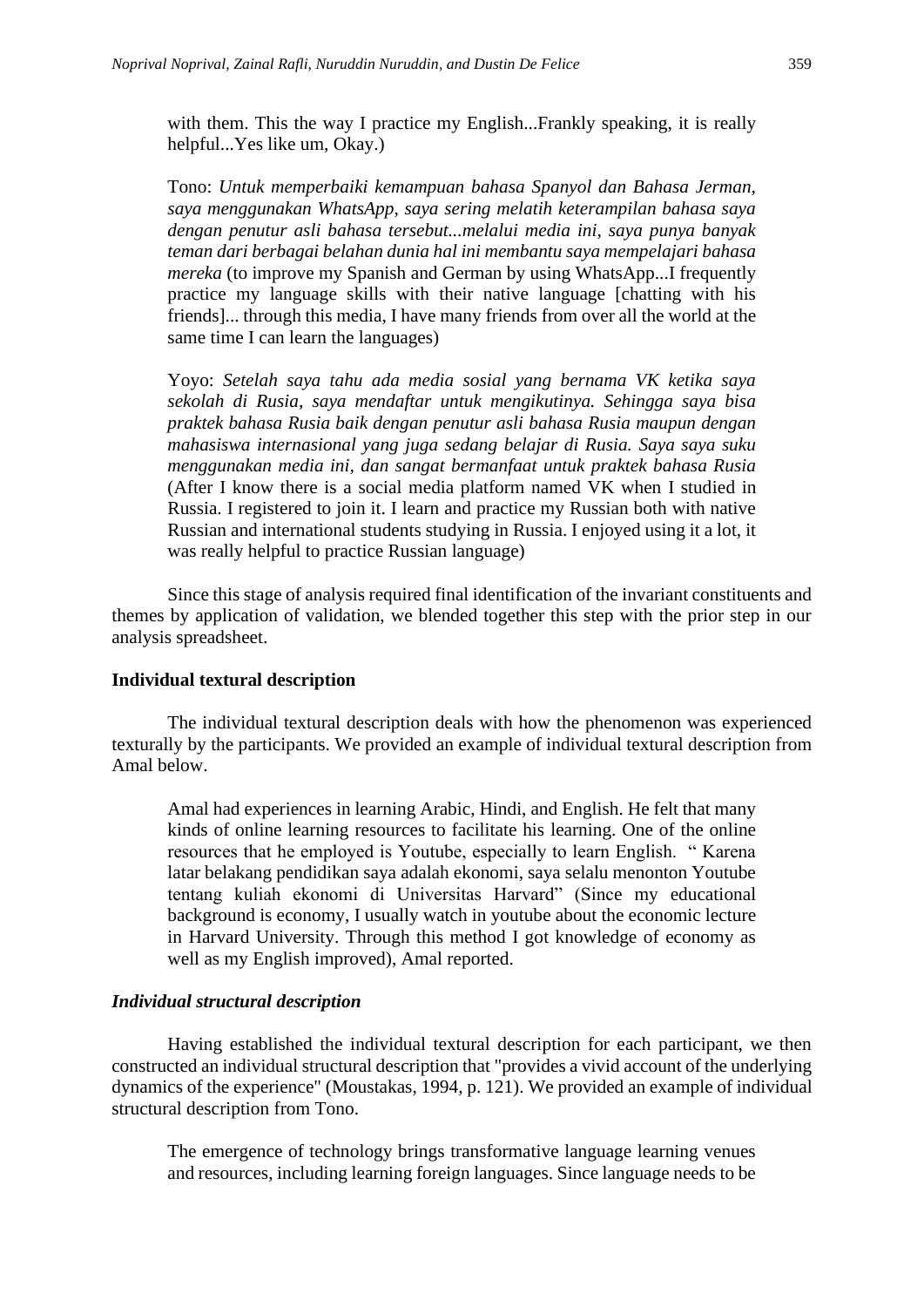practiced, the interactive learning resources can facilitate the learners to communicate virtually with their teachers, peers, native speakers, or those who have the same language learning interest. In this case, Tono shared his experience regarding learning through *Duolingo*. This website is really enjoyable to learn foreign languages, especially German, French, English, and Dutch. Moreover, he can practice foreign languages virtually. Importantly, this language learning website is freely used by him.

#### *Composite textural-structural description*

After establishing individual structural description, we combined the textural and structural description for each participant. The purpose of this step is to construct the essence of the participants' experience, incorporating the developed categories and themes (Moustakas, 1994). An example is taken from one of the participants, Yoyo.

Yoyo said his experience about one of the social media platforms that he uses frequently once he was intent to learn Russian. He used VK, a social media platform commonly used in Russia. Basically, social media can be categorized as an interactive learning resource; nonetheless, it is not intentionally created for language learning. However, some forms of social media hold great potential for language learning, since people can adapt to use any kind of social media. "*Setelah saya tahu ada media sosial yang bernama VK ketika saya sekolah di Rusia, saya mendaftar untuk mengikutinya. Sehingga saya bisa praktek bahasa Rusia baik dengan penutur asli bahasa Rusia maupun dengan mahasiswa internasional yang juga sedang belajar di Rusia. Saya saya suku menggunakan media ini, dan sangat bermanfaat untuk praktek bahasa Rusia*" (After I know there is a social media platform named VK when I studied in Russia. I registered to join it. I learn and practice my Russian both with native Russian and international students studying in Russia. I enjoyed using it a lot, it was really helpful to practice Russian language). Through this kind of social media, he felt that he enjoys learning through online socialization with the people speaking Russian. He believed that using VK media was helpful as a learning resource, especially to practice the Russian language. Actually, VK is originally from Russia, that is why many people in Russia employ this social media.

#### *Synthesis of Meaning and Essences of the Experience*

We aimed this phenomenological study at exploring the lived experiences of polyglots learning foreign languages through online resources. Based on data analysis, we found the synthesis around the final themes that emerged in this study were (a) interactive resources: calming anxiety and practicing anywhere, (b) receptive resources: learning implicitly, but it is helpful, (c) social media: it is beyond the virtual socialization, and (d) authentic resources: learning explicitly, it is enjoyable.

#### *Interactive resources: calming anxiety and practicing anywhere.*

The emergence of such technology brings transformative language learning venues and resources for foreign language learning. As language enthusiasts, the polyglots felt that they need to be practice languages they have learned. Through the interactive learning resources, these tools can facilitate communication virtually with their teachers, peers, native speakers, or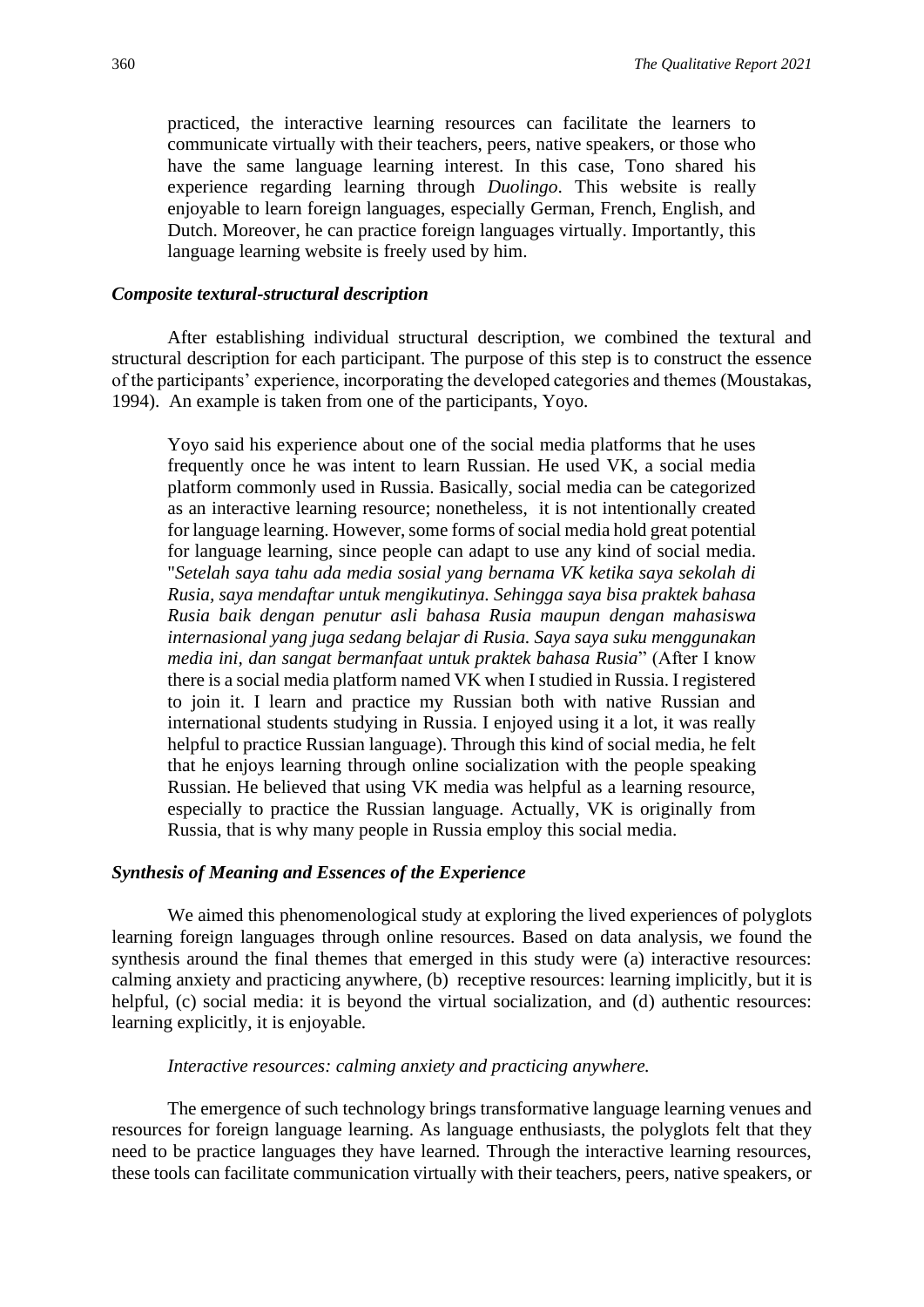those who have the same language learning interest. In this study, the participants stated that they use the interactive learning resources designed especially for language learning. "*Untuk mempraktikkan secara langsung kemampuan bahasa asing saya, saya mengakses [www.book2.de.](http://www.book2.de/) Website ini memungkinkan kita untuk mempraktekkan bahasa asing secara virtual. Saya merasa tingkat kecemasan saya berkurang dengan menggunakan media daring seperti ini*" (To practice directly my foreign languages, I access to *www.book 2.de.* This website enables us to practice foreign languages virtually. I have a lack of anxiety to practice foreign languages once using this tool). Another interactive learning resource employed by the participant was using *Duolingo*. As the participants, "*Saya menggunakan Duolingo untuk mempraktekkan bahasa asing* [*German, Perancis, Inggris, dan Belanda*] *yang saya pelajari. Website ini sangat cukup menyenangkan dan gratis untuk diakses*" (I use *Duolingo* to practice the languages [German, French, English, and Dutch] that I have learned. This website is really enjoyable and it is free to access.) It is interesting to note that the participants believed interactive learning resources really supported their effort in learning foreign languages. Implicitly, a remote place is not the problem to practice any foreign languages to be learned. With technology, the distance can be bridged through virtual communication for language learning purposes. More importantly, practicing foreign languages virtually could calm language learner's anxiety.

#### *Receptive resources: learning languages implicitly, but it is helpful.*

Receptive learning resources only provide language learning resources that can be used by the learner through reading, watching, writing, and listening, without virtual interaction. In this study, the polyglots stated that they felt that these resources could boost their foreign language ability. *Google translate*, for example, all participants admitted that they all used this website to search the meaning of vocabulary. Particularly, *Google Translate* provides many options of languages to be learned lexically, even it also can be used as a translation tool for long texts. For instance, "*Saya menggunakan Google Translate untuk belajar bahasa Inggris, terutama untuk menemukan arti kata. Alat ini cukup membantu membantu* (I used *Google Translate* to learn English, especially to find the meaning of the words. It was helpful)." The next resources are the website page of language learning. "*Saya menggunakanan website belajar bahasa Inggris BBC dan VoA untuk memperbaiki bahasa Inggris saya. Kedua website ini cukup bagus untuk belajar bahasa Inggris*" (I employ BBC and *VoA* learning English websites to improve my English. These two websites are good for learning English). Another online receptive tool is *Youtube*, "*Saya menonton Youtube to belajar bahasa Inggris, ada banyak pilihan video edukatif yang dapat dimanfaatkan untuk belajar bahasa Inggris melalui media ini*" (I watch *Youtube* to learn English, there are so many educated videos in this media sharing platform). For participants and mobile assisted language learning, they used tools to learn languages like Thai. "*Saya menggunakan aplikasi telepon genggam pintar, namanya Everyday Thai*. *Saya menggunakannya untuk belajar bahasa Thai, hal ini cukup membantu*" (I use a Smartphone application, that is *Everyday Thai*. I used this tool to learn Thai, it was helpful). The participants felt that these kinds of online learning resources were valuable as learning support. Also, the polyglots were familiar with using *Google Translate*, a language learning website (e.g BBC, VoA), Youtube, and language learning applications (e.g *Everyday Thai*). Those online resources were truly supportive for them to learn languages implicitly.

#### *Social media: It is beyond the virtual socialization.*

Basically, social media can be categorized as an interactive learning resources; nonetheless, it is not intentionally created for language learning. However, some forms of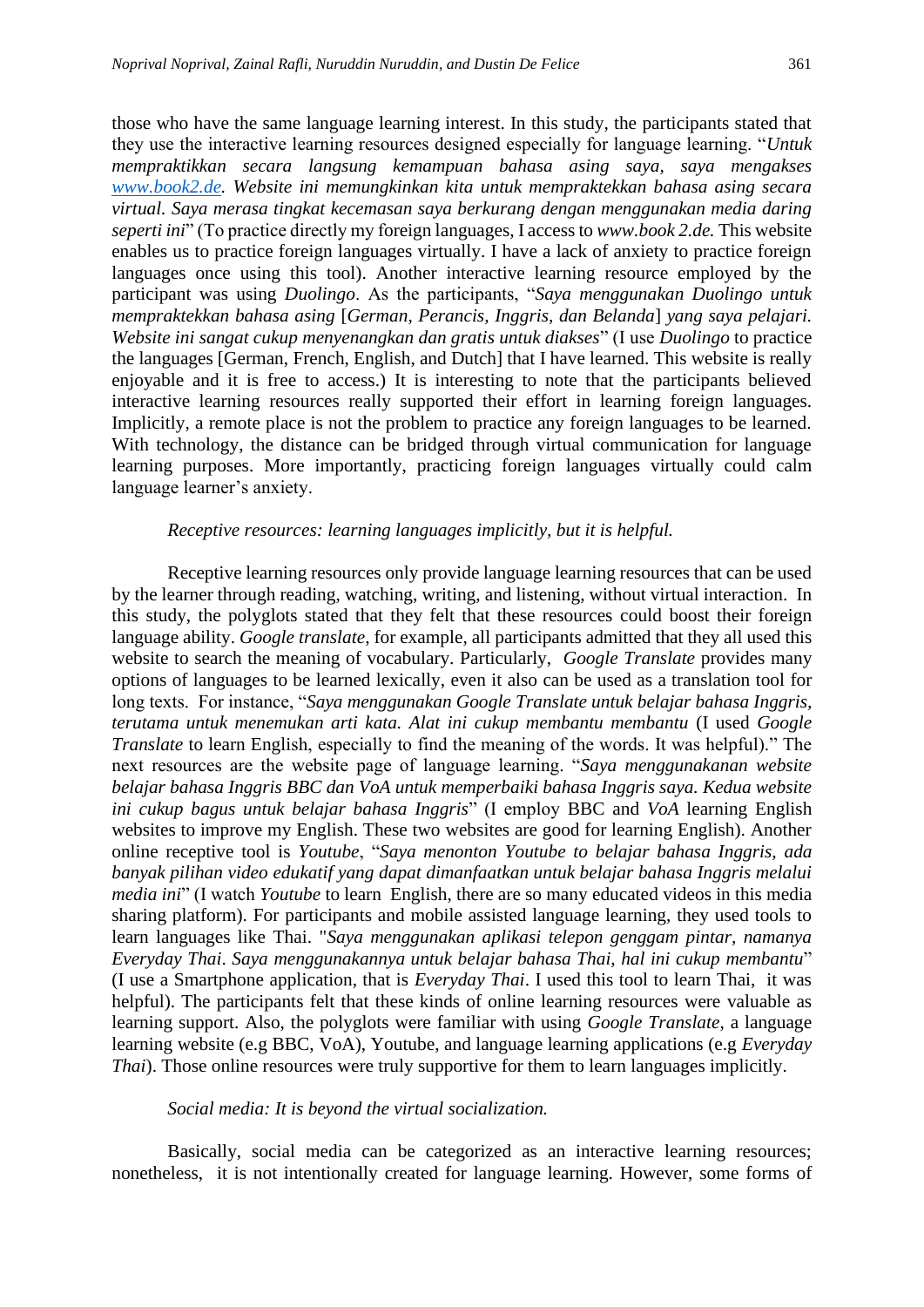social media hold great potential for language learning since people can adapt to use them. Social media was a fruitful learning resource to help independent language learning. "*Saya suka Facebook dan YM*...*saya menggunakannya, saya menambahkan penutur asli bahasa Inggris dipertemanan di akun Facebook dan Yahoo Messenger untuk bersosialisasi secara Virtual*. *Kemudian saya mengobrol dengan mereka*. *Ini cara saya mempraktekkan bahasa Inggris saya*, *hal ini benar-benar membantu*" (I add native speakers of English in my Facebook and Yahoo Messenger account as a friend for virtual socialization account ...then I chat with them. This the way I practice my English).

The use of social media, especially WhatsApp, is a useful tool for learning a language. "*Untuk memperbaiki bahasa Spanyol dan bahasa Jerman*, *saya menggunakan WhatsApp*...*saya sering mempraktekkan keterampilan kedua bahasa ini dengan mengobrol dengan teman saya penutur asli*. *Saya memiliki banyak teman di berbagai penjuru dunia*, *dengan itu saya bisa belajar bahasa mereka*" (to improve my Spanish and German, I used WhatsApp...I frequently practice my language skill with their native language speakers [chatting with his friends]... through this media. I have many friends from all over the world at the same time I can learn the languages).

For learning languages like Russian, social media was a tool for accessing native and nonnative speakers in authentic contexts. "*Setelah saya tahu ada media sosial yang bernama VK ketika saya sekolah di Rusia*, *saya mendaftar untuk mengikutinya. Sehingga saya bisa praktek bahasa Rusia baik dengan penutur asli bahasa Rusia maupun dengan mahasiswa internasional yang juga sedang belajar di Rusia*. *Saya saya suku menggunakan media ini, dan sangat bermanfaat untuk praktek bahasa Rusia*" (After I know there is a social media platform named VK when I studied in Russia. I registered to join it. I learned and practiced my Russian both with native Russian and international students studying in Russia. I enjoyed using it a lot, it was really helpful to practice the Russian language).

#### *Authentic resources: learning languages explicitly, it is enjoyable.*

Authentic material refers to the materials which are basically not prepared for language learning purposes, but they can be used for language learning (Kamariah, Husain, Atmowardoyo, & Salija, 2018). Some examples of online services are magazine articles, advertisements, films, songs, videos, and so forth. Nonetheless, they can contribute to language input for language learners. The polyglots engaged with a variety of authentic materials in learning foreign languages. "*Karena latar belakang pendidikan saya adalah ekonomi*, *saya selalu menonton Youtube tentang kuliah ekonomi di Universitas Harvard*" (Since my educational background is economy, I usually watch *Youtube* about the economic lecture at Harvard University. Through this method I got knowledge of economy as well as my English improved). Some polyglots enjoyed reading online news articles to enhance English. "*Saya suka membaca berita BBC di internet* [*versi bahasa Inggris*]*, media ini cukup membantu memperbaiki bahasa Inggris saya terutama peningkatan kosa kata*" (I like reading BBC news articles [English version] on the internet, it improved my English, especially vocabulary). Another online media that the polyglots used to learn foreign languages is live streaming television. "*Dulunya saya selalu menonton siaran berita pada TV online siarang langsung*, *seperti program BBC Hindi*. *Kegiatan seperti ini dapat meningkatkan keterampilan bahasa Hindi saya*, *terutama kosa kata*. (I used to watch news on live streaming TV through internet access, like BBC Hindi program. This activity really enhanced my Hindi skills, especially my vocabulary).

Similarly, the use of digital media lead to feelings of increased abilities with the foreign languages. "*Saya menonton film Hindi di internet, saya suka sekali dengan waktu yang saya ma saya bisa juga belajar bahasa Hindi*" (I watched Hindi films on the internet, I often do it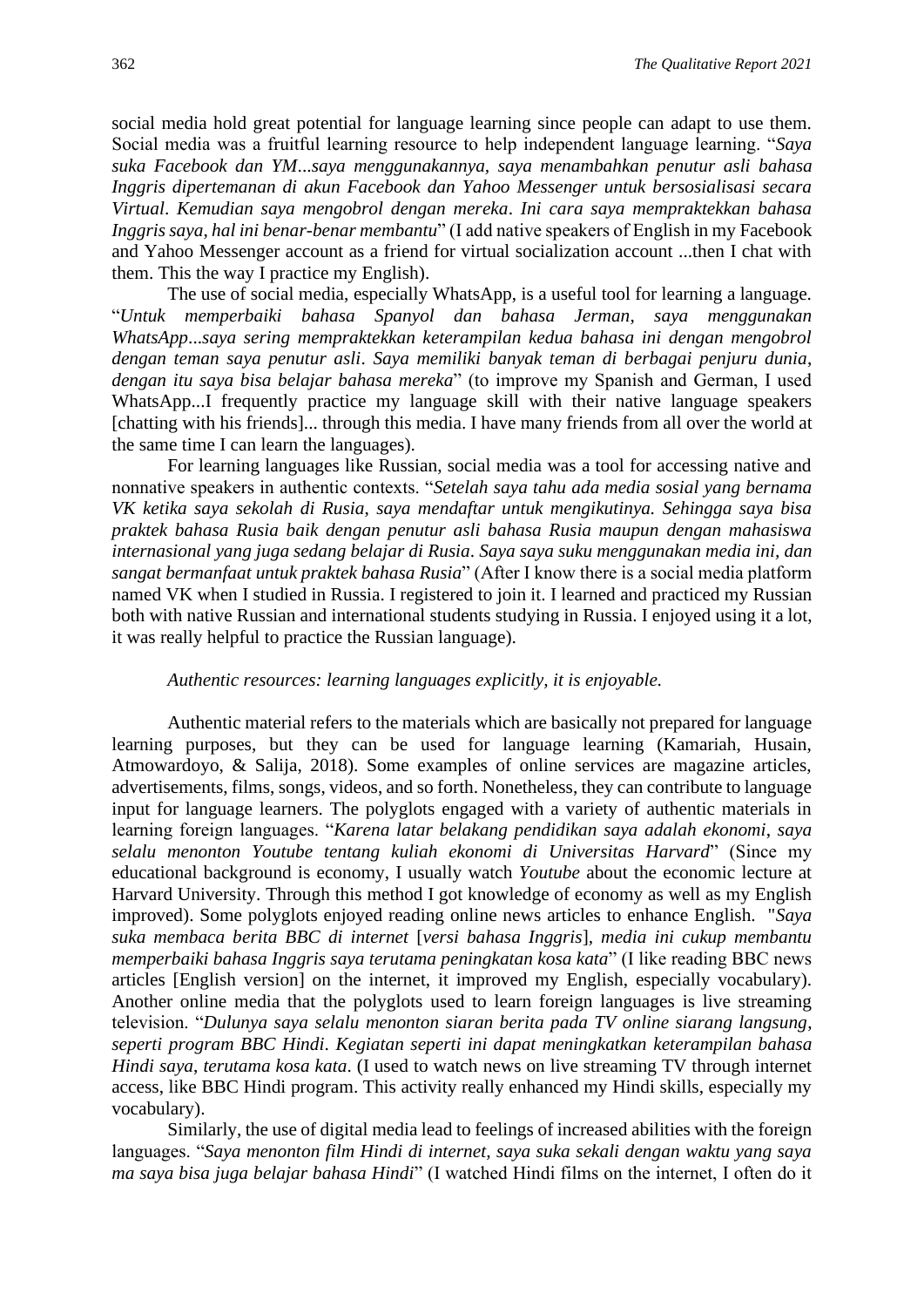since I like it very much. At the same time I learn Hindi as well). These polyglots employed authentic materials in learning foreign languages. Many polyglots used online sites like the BBC.

There are a number of important conclusions we draw from this phenomenological view of language learning online. First, these polyglots felt more comfortable once they started employing the interactive resources (virtual practice) in their language learning. In fact, many reported the calming benefits of this type of language learning, which led to much less anxiety for them. Most importantly, their anxiety was also lowered because they could use these kinds of tools to practice and learn languages remotely. Another conclusion is that the polyglots thought that the receptive resources were very helpful tools, even though learning seems monotonous since the resources were only designed for language learning. In contrast to the receptive resources, the polyglots felt that social media was a valuable resource even though it is not intentionally designed for language learning. Through these tools the learners did not only have many friends for virtual socialization purpose, but also for learning. Lastly, the polyglots enjoyed learning through the use of authentic resources. They felt that they were not learning languages because they were just doing what they would always do in normal daily activity, like watching films, watching the news, and reading online newspapers. We found it interesting to note that very few of the learning resources employed by the polyglots were exclusive. In fact, these polyglots used quite a lot of online learning materials that were freely available and accessible to the public. Such access was essential in their journeys to become proficient in languages not widely available to them.

In most cases, the polyglots were very active users of social media in their daily life. For example, they used Facebook, Yahoo Messenger, WhatsApp, and VK to learn languages. The polyglots believed that using social media is not only for virtual socialization purpose, but also for learning or practising foreign languages. Other ways of learning came from the use of authentic materials via platforms like *Youtube* since there is a lot of real-world activities shared on this media-sharing platform. Even though in a particular context *Youtube* could be categorized as a resource which is intentionally designed for language learning because there are many videos shared about language learning. For our purposes, we found digital tools like Youtube could fall under two themes (receptive and authentic resources).

Reading online news was a common approach for our polyglots with many mentioning sites like BBC for English language content providers. Today, this website is not only in English version but also other languages are available. Many of the participants also watched news on live streaming TV through internet access to reinforce their foreign language ability. While many of these sites often required a laptop, Smartphone or other handheld device, a number of polyglots also used television programming in their language learning journey. Many of them have confirmed that they watched either news program or films. In other words, the fact that they enjoyed learning about current events is a way to naturally enhance their foreign language proficiency. Our polyglots reported that, at times, they were not learning foreign languages, instead, they were engaging in a routine and joyful daily activity like viewing a film or reading up on the latest current events.

For future research, we hope to explore how the experiences of polyglots may be different from that of a language learner who is embarking on their second language. In many cases, learners like these have difficulty with the language learning process. We would like to explore what knowledge and experience these polyglots have that gives them the ability to learn multiple languages. We are especially interested in how they learn languages not used near them. As we reported, these polyglots not only reported successful learning experiences online, but they also found them enjoyable and interesting. This positive attitude deserves a deeper look. As Nurul said, "Iya disitu saya *develop conversation*, *develop* gaya bahasa saya pada saat *chatting*" (I developed conversation, developed my language style while chatting).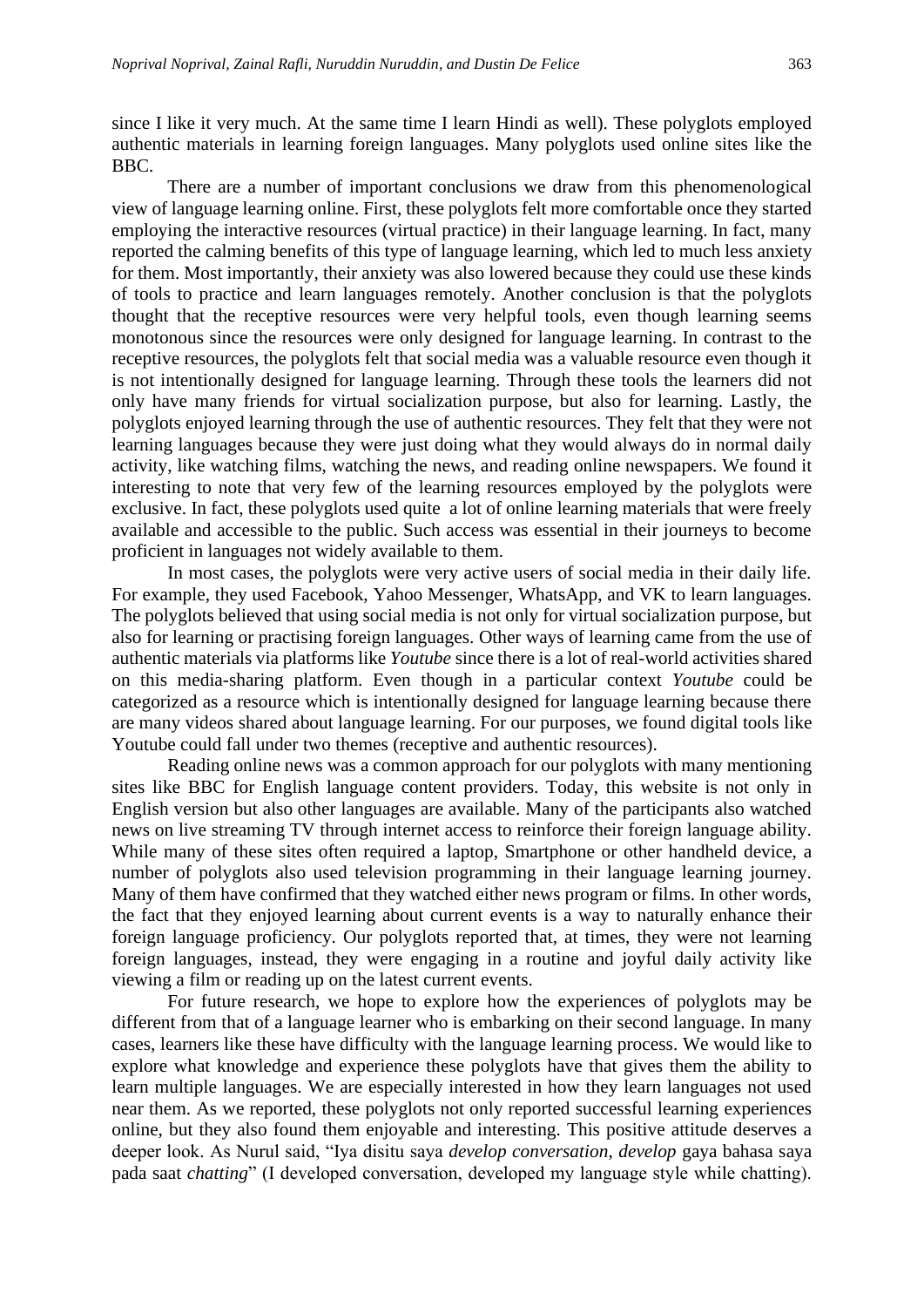She found chatting so engaging that she often added new friends to her online groups. Each friend became another source of input for her language learning experience. She said "Kadang ada juga bule yang mengajak media sosialnya untuk *discuss something* gitu berbahasa inggris. Jadi saya coba menyusul gitu" (Sometimes there are English-speakers Westerners who invite me their social media to discuss something so speak English. So I tried to catch up). Her chatting was not only focused on discussion. Other times, she even found friends who would comment on poetry. These kinds of learning experiences are just one more example of positive language learning experiences, which we hope to explore more in future work with polyglots.

### **References**

- Aziz, E. A. (2003). Indonesian English: What's del tuh? *TEFLIN Journal*, *14*(1), 140–148. <http://aboutworldlanguages.com/bahasa-indonesia>
- Benson, P. (2001). *Teaching and researching: Autonomy in language learning*. Longman.
- Bown, J. (2009). Self-regulatory strategies and agency in self-instructed language learning: A situated view. *Modern Language Journal*, *93*(4), 570–583. <https://doi.org/10.1111/j.1540-4781.2009.00965.x>
- Chik, A., & Ho, J. (2017). Learn a language for free: Recreational learning among adults. *System*, 1–10.<https://doi.org/10.1016/j.system.2017.07.017>
- Creswell, J. W. (2007). *Qualitative inquiry and research design: Choosing among five traditions*. Sage Publications.
- De Felice, D. (2008). *Living an endangered language: Learning Nahuatl in modern-day Mexico.* Lambert Academic Publishing.
- De Felice, D. (2012a). Nahuatl as a classical, foreign, and additional language: A phenomenological study. *The Qualitative Report, 17*(39), 1-23. <https://nsuworks.nova.edu/tqr/vol17/iss39/2>
- De Felice, D. (2012b). *A phenomenological study of teaching endangered languages online: Perspectives from Nahua and Mayan educators* (Published doctoral dissertation). Retrieved from Scholar Commons. (4465)
- De Felice, D., & Janesick, V. J. (2015). Understanding the marriage of technology and phenomenological research : From design to analysis. *The Qualitative Report*, *20*(10), 1576–1593. <https://nsuworks.nova.edu/tqr/vol20/iss10/3>
- Dickinson, L. (1987). *Self-instruction in language learning*. Cambridge University Press.
- Dooly, M. (2018). " I do which the question ": Students' innovative use of technology resources in the language classroom. *Language Learning & Technology*, *22*(1), 184–217.
- Fusch, P., & Ness, L. (2015). Are we there yet? Data saturation in qualitative research. *The Qualitative Report*, *20*(9), 1408–1416. <https://nsuworks.nova.edu/tqr/vol20/iss9/3>
- Golonka, E. M., Bowles, A. R., Frank, V. M., Richardson, D. L., Golonka, E. M., Bowles, A. R., & Freynik, S. (2014). Technologies for foreign language learning: A review of technology types and their effectiveness. *Computer Assisted Language Learning ISSN:*, *27*(1), 70–105.<https://doi.org/10.1080/09588221.2012.700315>
- Harrison, R., & Thomas, M. (2009). Identity in online communities: Social networking sites and language learning. *International Journal of Emerging Technologies & Society*, *7*(2), 109–124.
- Holec, H. (1981). *Autonomy in foreign language learning*. Pergamon.
- Kabilan, M. K., Ahmad, N., & Abidin, M. J. Z. (2010). Facebook: An online environment for learning of English in institutions of higher education? *Internet and Higher Education*, *13*(4), 179–187.<https://doi.org/10.1016/j.iheduc.2010.07.003>
- Kamariah, A., Husain, D., Atmowardoyo, H., & Salija, K. (2018). Developing authentic-based instructional materials for writing skill. *Journal of Language Teaching and Research*,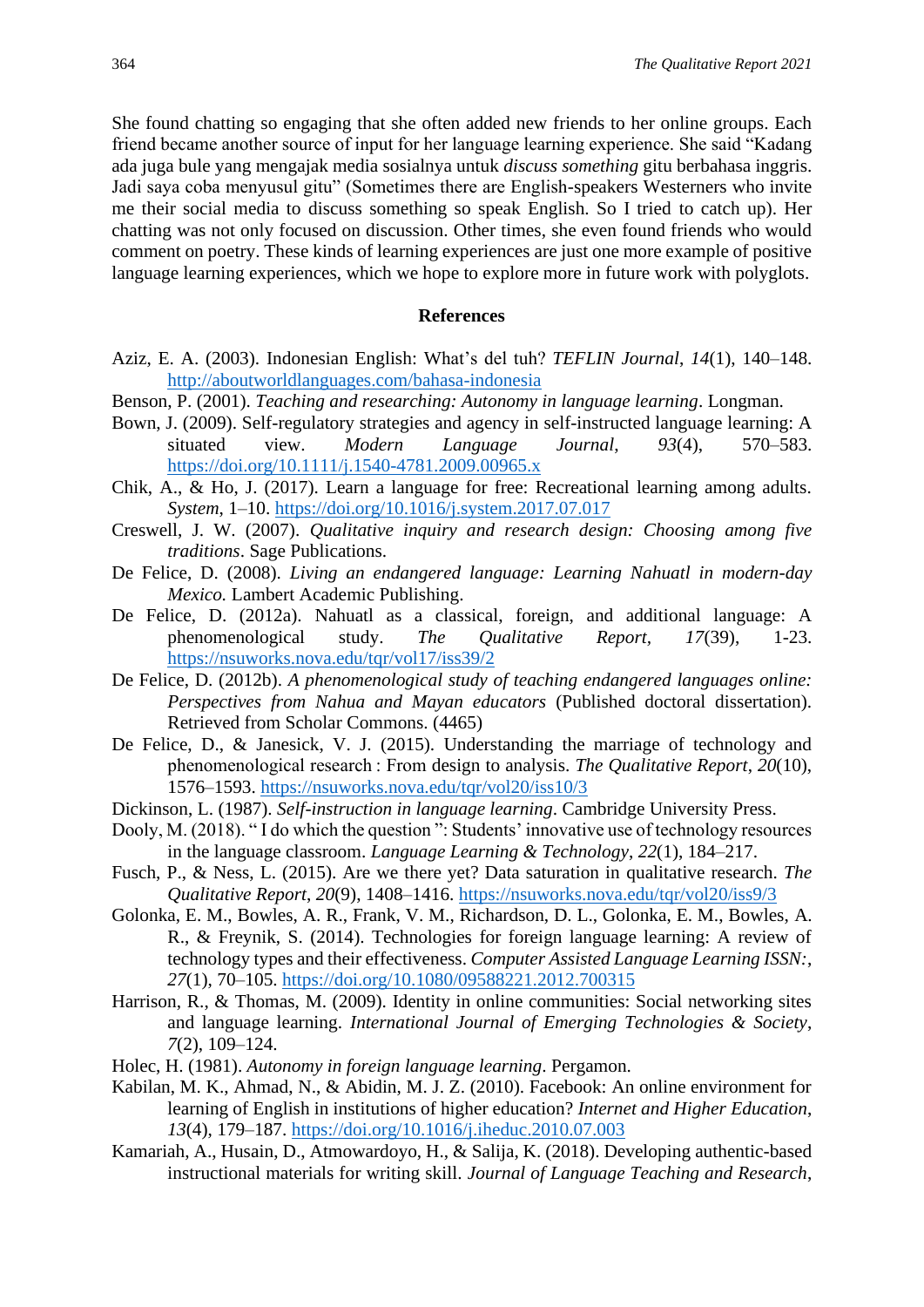*9*(3), 591–599.

- Koelsch, L. E. (2013). Reconceptualizing the member check interview. *International Journal of Qualitative Methods*, *12*, 168–179.<https://doi.org/10.1177/160940691301200105>
- Krashen, S., & Kiss, N. (1996). Notes on a polyglot: Kato Lomb. *System*, *24*(2), 207–210. [https://doi.org/http://dx.doi.org/10.1016/0346-251X\(96\)00005-X](https://doi.org/http:/dx.doi.org/10.1016/0346-251X(96)00005-X)
- Lai, C., & Gu, M. (2011). Self-regulated out-of-class language learning with technology. *Computer Assisted Language Learning*, *24*(4), 317–335. <https://doi.org/10.1080/09588221.2011.568417>
- Lamb, M. (2004). "It depends on the students themselves": Independent language learning at an Indonesian state school. *Language, Culture and Curriculum*, *17*(3), 229–245. <https://doi.org/10.1080/07908310408666695>
- Lamb, M. (2007). The impact of school on EFL learning motivation: An Indonesian case study. *TESOL Quarterly*, *41*(4), 757–780.

Lincoln, Y. S., & Guba, E. G. (1985). *Naturalistic inquiry*. Sage Publications.

- McLoughlin, C., & Lee, M. J. W. (2010). Personalised and self regulated learning in the Web 2.0 era: International exemplars of innovative pedagogy using social software. *Australasian Journal of Educational Technology*, *26*(1), 28–43.
- Moustakas, C. (1994). *Phenomenological research methods*. Sage.
- Nic Giolla Mhichíl, M., Appel, C., Ó Ciardubháin, C., Jager, S., & Prizel-Kania, A. (2015). Designing the online oral language learning environment SpeakApps. *International Journal of Information and Learning Technology*, *32*(3), 165–173. <https://doi.org/10.1108/IJILT-12-2014-0034>
- Noprival, N., Rafli, Z., & Nuruddin, N. (2019). Breaking the secrets behind the polyglots: How do they acquire many languages? *The Qualitative Report*, *24*(11), 2916–2928. <https://nsuworks.nova.edu/tqr/vol24/iss11/16>
- Palfreyman, D. (2006). Social context and resources for language learning. *Sys*, *34*, 352–370. <https://doi.org/10.1016/j.system.2006.05.001>
- Qu, S. Q., & Dumay, J. (2011). The qualitative research interview. *Qualitative Research in Accounting & Management*, *8*(3), 238–264. <https://doi.org/10.1108/11766091111162070>
- Skehan, P. (1991). Individual differences in second language learning. *Studies in Second Language Acquisition*, *13*(2), 275–298. <https://doi.org/10.1111/b.9781405132817.2005.x>
- Spratt, M., Humphreys, G., & Chan, V. (2002). Autonomy and motivation: Which comes first? *Language Teaching Research*, *6*(3), 245–266. <https://doi.org/10.1191/1362168802lr106oa>
- Thorne, S. L., Sauro, S., & Smith, B. (2015). Technologies, identities, and expressive activity. *Annual Review of Applied Linguistics*, *35*, 215–233. <https://doi.org/10.1017/S0267190514000257>
- White, C. (2008). Language learning strategies in independent language learning: An overview. In T. W. Lewis & M. S. Hurd (Eds.), *Language learning strategies in independent settings* (pp. 3–24). Multilingual Matters.<https://doi.org/10.1016/j.system.2009.08.004>
- Yunus, M., & Salehi, H. (2012). The effectiveness of Facebook groups on teaching and improving writing: Students' perceptions. *International Journal of Education and Information Technologies*, *6*(1), 87–96.
- Zakaria, F. (2016). National language & minority language rights. *Englisia*, *4*(1), 55–65.